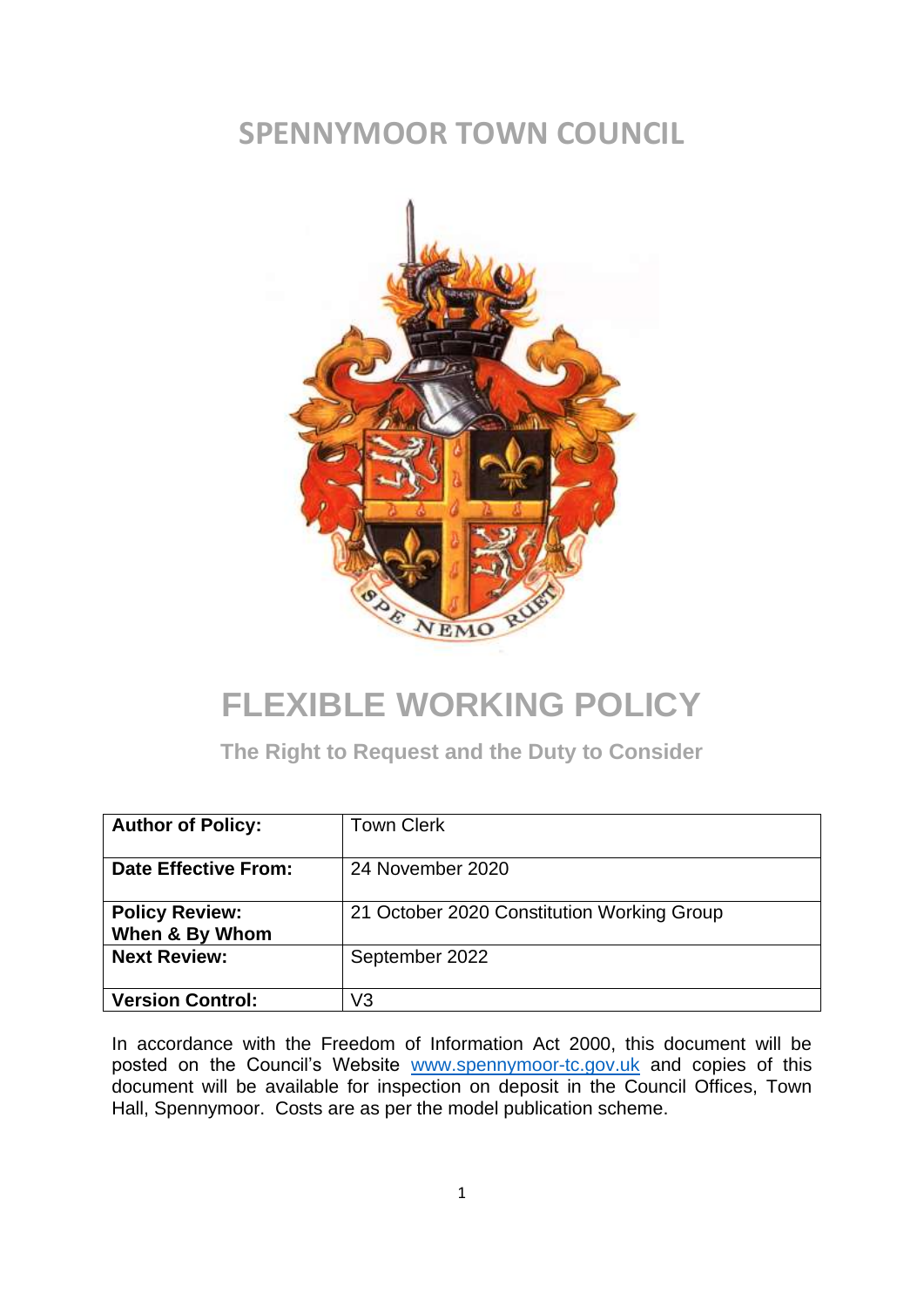## **1. Purpose and Scope**

There are many types of flexible working. It can describe a place of work, for example, homeworking, or a type of contract, such as a temporary contract. Other common variations include: part-time working, flexi-time, job sharing and shift working.

Parents of Children ages 16 or under, or disabled children under the age of eighteen (Working Parents), have the right to apply to their employer to work more flexibly.

As an employer Spennymoor Town Council has a statutory duty to consider any applications seriously.

The right enables mothers and fathers to request to work flexibly. The application can cover:

- A change to the hours of work
- A change to the times required to work
- Working from home

**It does not provide an automatic right** to work flexibly as there may be circumstances when Spennymoor Town Council will be unable to accommodate your desired work pattern.

The right is designed to meet the needs of both parents and employers and aims to facilitate discussion and encourage both the employee and the employer to consider flexible working patterns and to find a solution that suits them both. Employees have a responsibility to think carefully about their desired working pattern when making an application, and the employer' the Council, are required to follow a specific procedure to ensure requests are considered seriously.

The 2007 Work and Families Act also introduced a new right for carers of adults to request to work flexibly. A 'carer' is identified as an employee who is or expects to be caring for an adult who:

- Is married to, or the partner or civil partner of the employee;
- Is a near relative of the employee; or,
- Falls into neither category but lives at the same address as the employee

The near relative definition includes parents, parent-in-law, adult child, adopted adult child, siblings (including those who are in-laws), uncles, aunts or grandparents and step-relatives.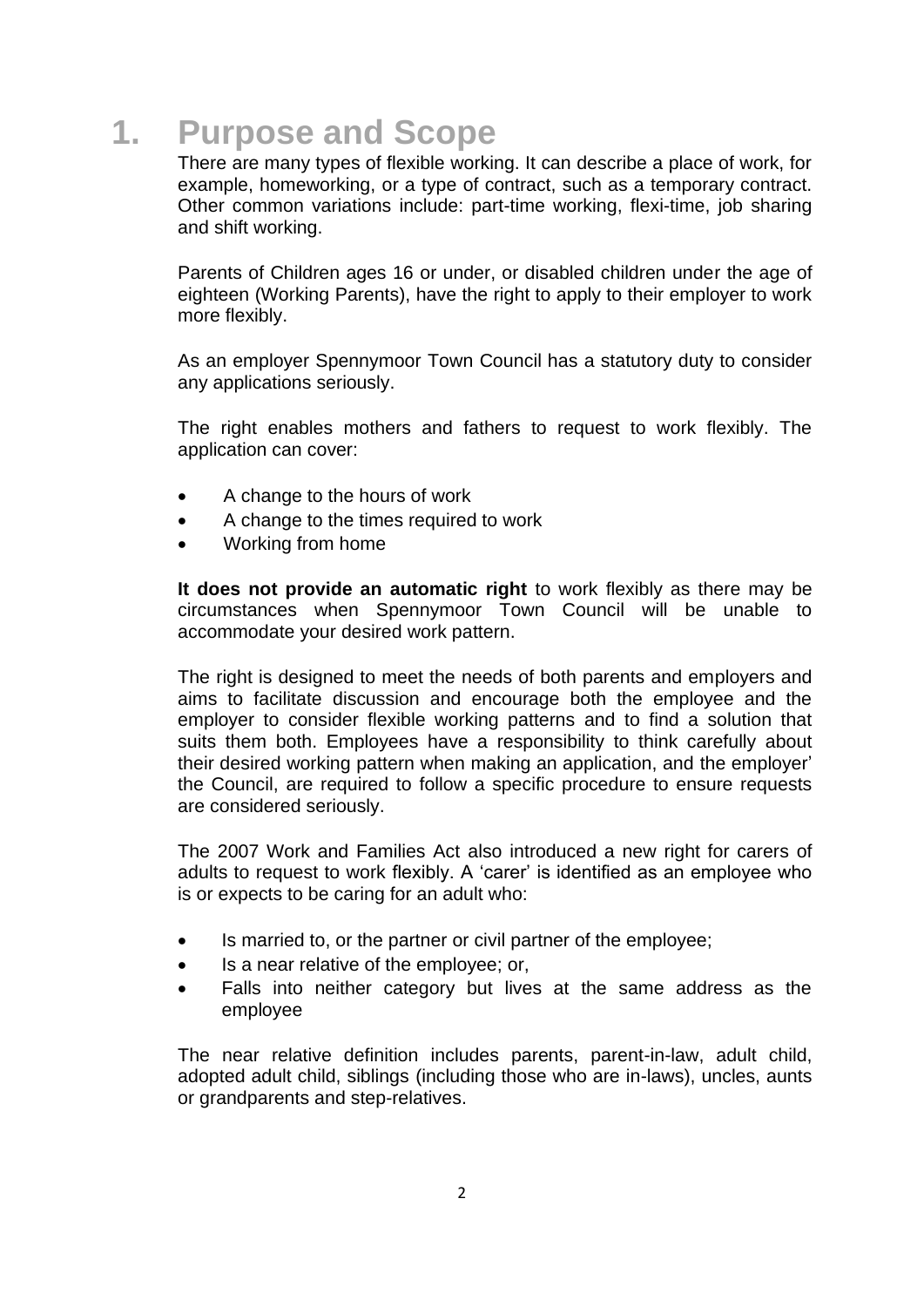## **2. Principles**

- 2.1 Employees have the right to be accompanied by a work colleague or trade union representative at formal meetings held in accordance with this procedure.
- 2.2 If the employee or accompanying person cannot attend a meeting, another meeting will be arranged, to take place within five working days of the original date. This timescale can be extended with mutual agreement.
- 2.3 Should the employee require assistance (for example because of a disability) in setting out his or her request in writing, or other written communication, at any stage of the procedure, they will be encouraged to seek assistance from their line manager, a work colleague or trade union representative.
- 2.4 The person hearing the request for flexible working (normally the Town Clerk) will give the matter careful consideration before making a response.
- 2.5 Written records will be made at all stages of the procedure, giving details of action taken and the reasons for this. These records will be treated as strictly confidential.
- 2.6 The employee should be given copies of records of meetings held with them in relation to their request for flexible working.
- **3. Who can apply?**
	- 3.1 The following conditions must be satisfied in order for an application for flexible working to be made under the new right. You must:
		- Be someone who is an employee (i.e. someone who works under a contract of employment, not an agency worker).
		- Have a child aged 16 or under or a child with a disability under the age of 18.
		- Have parental responsibility for the child (this includes biological parents, legal guardians, adoptive and foster parents and spouses of these, including same sex partners as long as they have parental responsibility for the child).
		- Be making an application in order to care for the child e.g. starting half an hour later than usual to take the child to school or may be a bigger change to your working hours in order to better fit their work with their childcare requirements.
		- Have worked for the Council for 26 weeks continuously at the date that the application is made.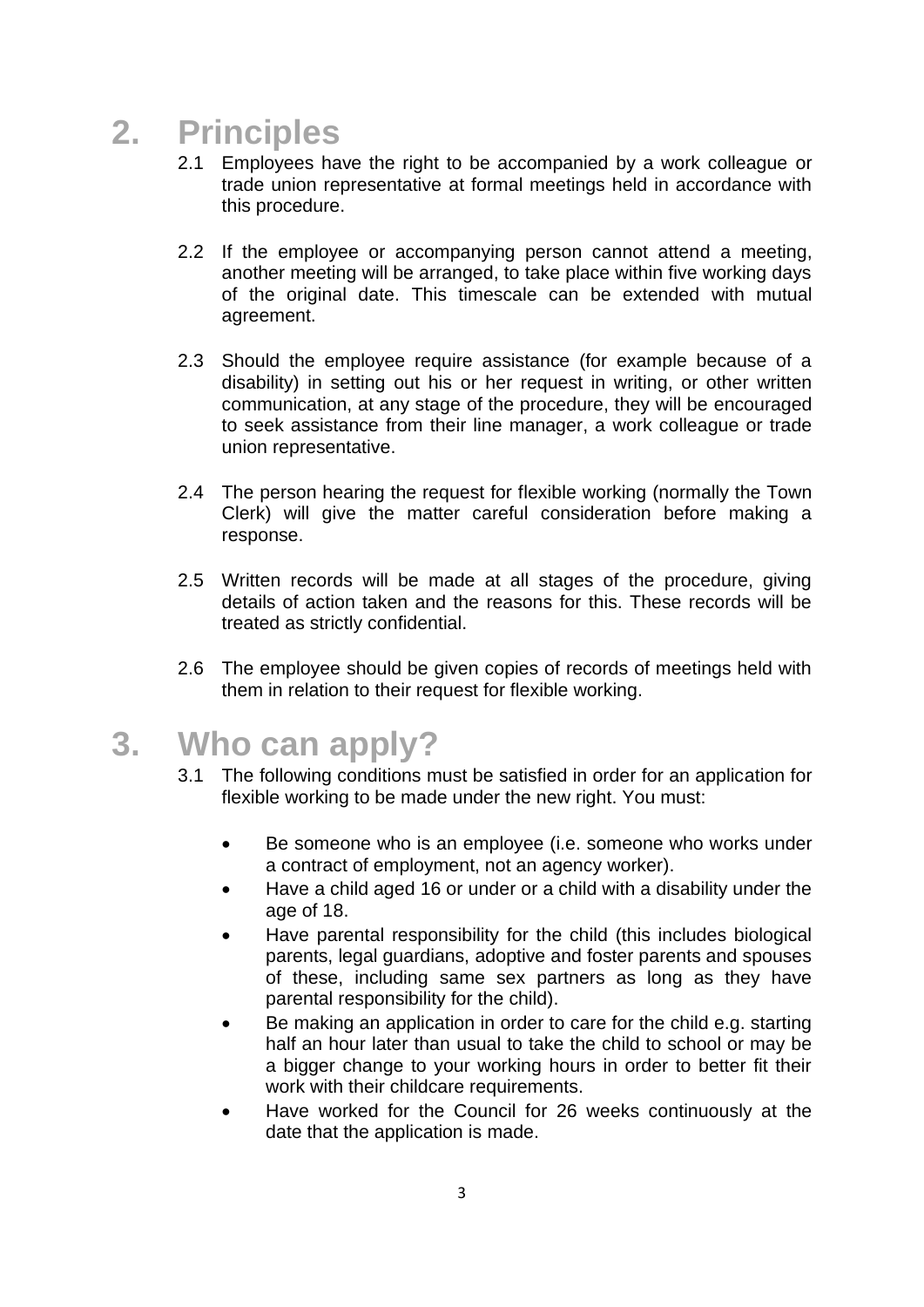- Not have made another application to work flexibly under the right during the past 12 months.
- Be a carer for an elderly relative.

## **4. Procedure**

- 4.1 Employees must make an application in writing, stating that it is being made under the statutory right to apply for flexible working and include the following information:
	- Confirm your relationship to the child or person you are caring for. Set out your proposal and explain what effect you think this will have on your section/workload and how this may be dealt with.
	- Specify a start date for the proposed change giving your line manager reasonable time to consider the proposal and implement it. This may take 14 days.
	- State whether a previous application has been made and if so the date on which it was made.
	- The letter must be dated.
- 4.2 Employees should be aware that if the application is approved, the variation in contractual terms is a permanent one and the employee has no automatic right to change back to their previous pattern of work, unless the application seeks the variation for a specified time period only. A trial period may be agreed. Any reduction in working hours will, of course, result in a proportionate reduction in pay and annual leave entitlement.
- 4.3 The person considering the application (usually the Town Clerk) will arrange a meeting with the employee within 28 days of receiving the application to discuss the request. (This meeting is not required if the terms of the application are agreed and the employee is notified accordingly within 28 days of the employer receiving the application.)
- 4.4 Employees have the right to be accompanied by a work colleague or trade union representative at formal meetings held in accordance with this procedure.
- 4.5 Employees have the right to be notified of the employer's decision within 14 days of the date of the meeting.

This notification will either:

- accept the request, establish a start date and any other action; or,
- confirm a compromise agreed at the meeting, or,
- reject the request and set out clear business reasons for the rejection together with notification of the appeals process.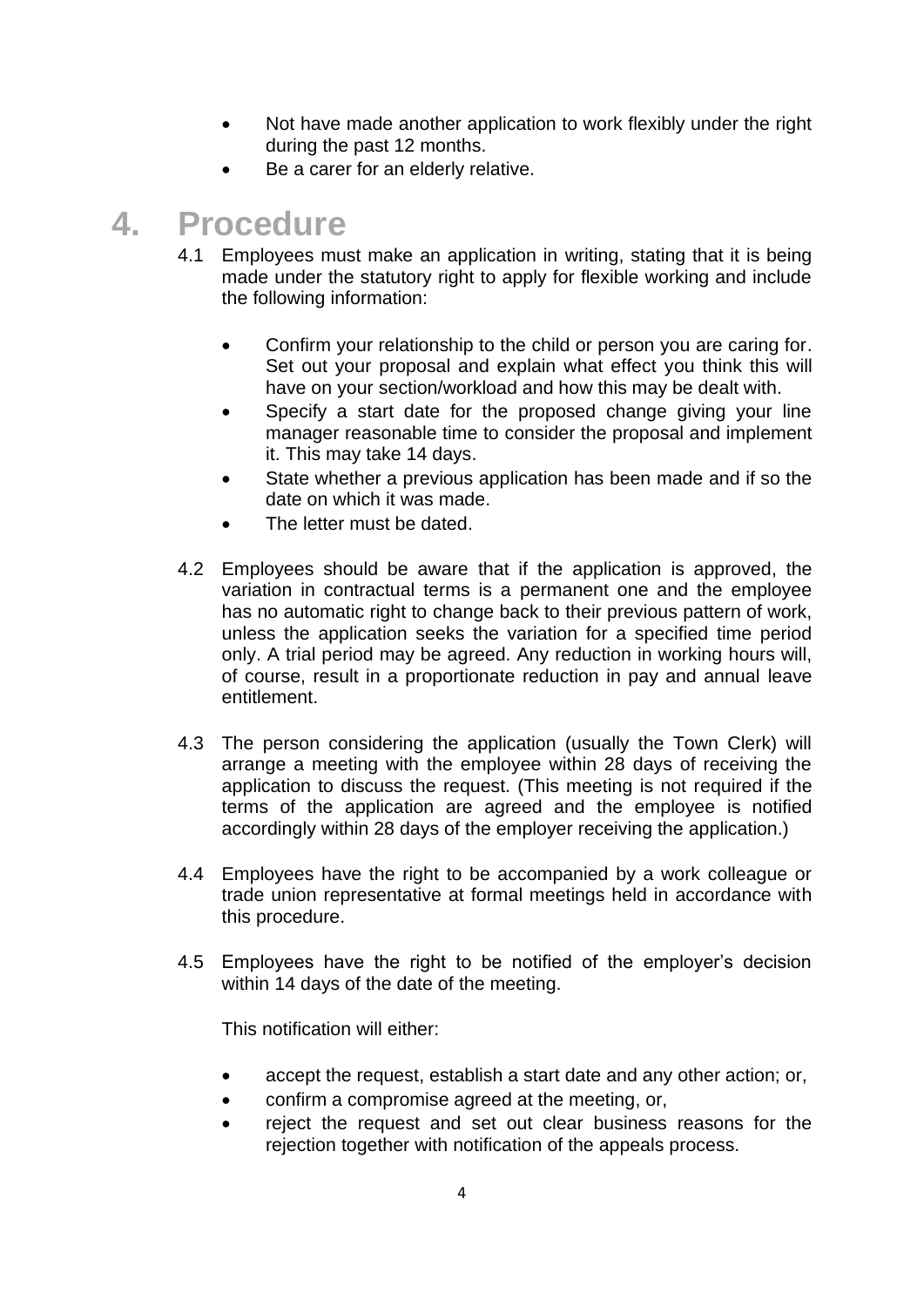# **5 Appeals**

- 5.1 If the employee is unhappy with the decision they should write to the manager who considered the original application within five working days of receiving the written response, stating the grounds for their appeal.
- 5.2 In most cases, the appeal will be heard by the Appeals Committee.
- 5.3 The employee will be invited to an Appeal Meeting, which will be arranged as soon as is reasonably practical. They will be informed of their right to be accompanied by a work colleague or trade union representative at the appeal meeting.
- 5.4 At the Appeal Meeting, the employee will have the opportunity to present oral and/or written submissions. The Appeal Committee will carefully consider the matter and will make a written response within five working days. If it is not possible to respond within five working days, the employee should be given an explanation for the delay and told when a response can be expected. The employee will be informed that this is the final stage of the procedure.

The notification will either:

- uphold the appeal, specify the agreed variation and start date; or,
- dismiss the appeal, state the grounds for the decision and contain a sufficient explanation of the refusal.

## **6. Grounds for Refusal**

- 6.1 Applications for flexible working arrangements can be refused only for the following reasons:
	- the burden of additional costs
	- detrimental effect on ability to meet customer demand
	- inability to re-organise work among existing employees
	- inability to recruit additional employees
	- detrimental impact on quality
	- detrimental impact on performance
	- insufficiency of work during the periods the employee proposes to work
	- planned structural changes